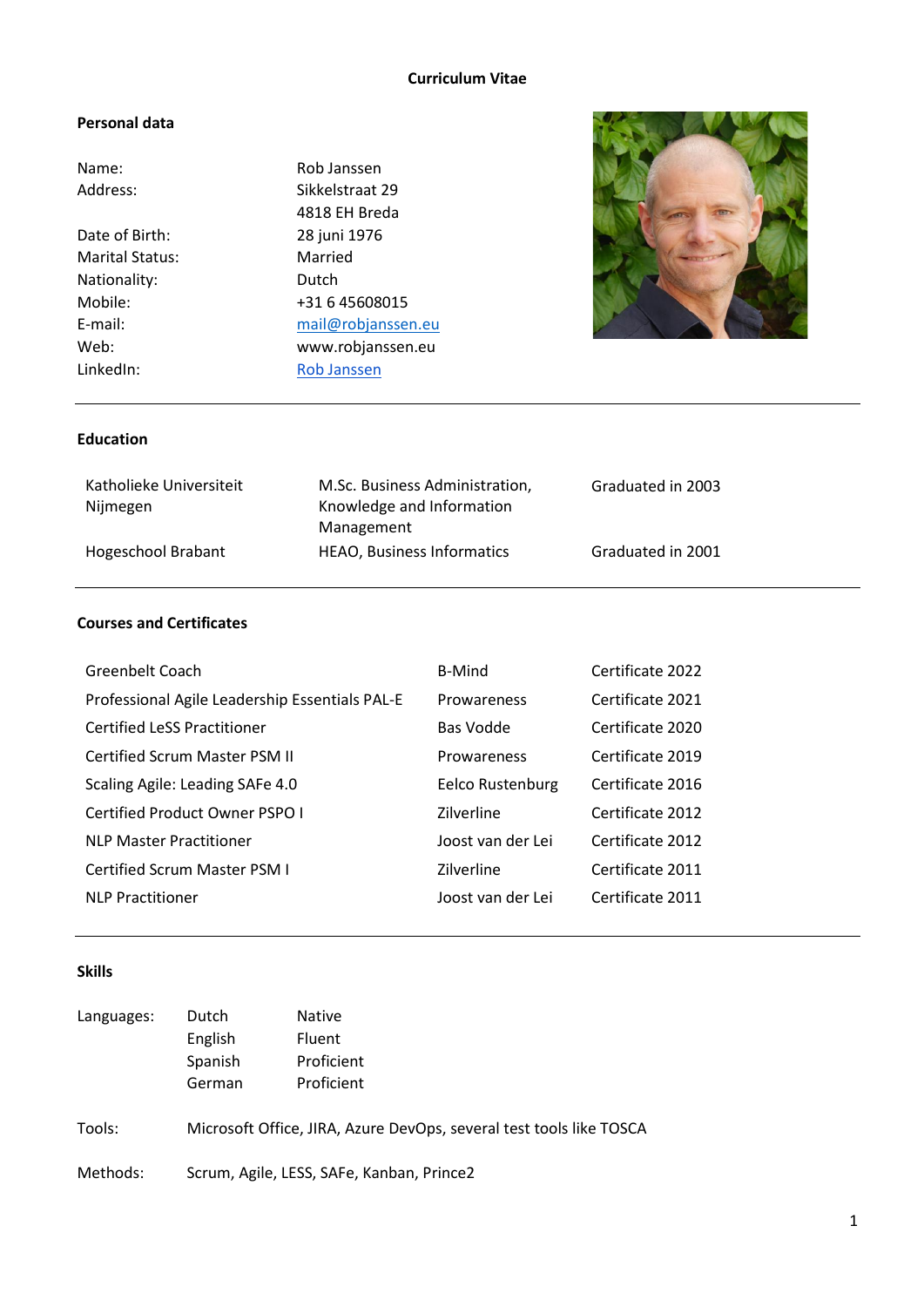## **Work Experience**

## Oct '21 – **Scrum Master / RTE at Rabobank**

present After Mariska Spanenburg van Beem came back from her maternity leave, the team members complimented me by asking me to become their Scrum Master again. I felt honoured and accepted the role. I was Scrum Master of three cloud teams: Hippo, Kingkong and Panda. Besides coaching these teams, I have been facilitating Quarterly Big Room Planning Events (up to 130+ participants spread over 17 teams) as RTE for our area and for other areas within the Rabobank organisation.

## Dec '20 – **IT Lead / Agile Leader at Rabobank**

- Oct '21 For about 10 months I replaced Mariska Spanenburg van beem, who was on maternity leave.
	- As IT Lead I was responsible for 40-45 fte direct reports (Product Owners, DevOps Engineers, Solution Architects and Scrum Masters) spread over 6 DevOps teams working in the Integration Area within Rabobank.
	- I had platform ownership and was responsible of the following: API, file transfer and transformation iPaaS, Azure Cloud native, AWS Cloud native, Axual Cloud eventing, CRMi, IDCS, EKD, BEB on prem, Rancher (now decommed) and Rabobank Integration Catalog.
	- As an Agile Leader I successfully initiated the area's first Quarterly Big Room Planning events and Hackathons. I facilitated Agile Leadership workshops for my peer IT Leads.

More than 5.000 engineers worldwide spread over +400 DevOps teams within Rabobank were using the Integration solutions of our Area Integration.

#### July '20 – **Scrum Master at Rabobank**

Nov '20 Within the Integration Area at Rabobank I was Scrum Master of 2 teams. Although working digitally I booked great results by facilitating Team building sessions, Agile workshops and individual team member coaching.

## Nov '18 – **Scrum Master at Vecozo**

May '20 Vecozo is the national communication point for healthcare in The Netherlands. They offer a safe and high-quality digital environment in which chain parties can exchange administrative data. It has 9 Scrum teams. Curriculum Vitae ROB JANSSEN Page 3 of 7 My initial assignment was to demonstrate that the Scrum Master role has added value for development teams. I succeeded (by coaching four teams) and as a result Vecozo has hired two Scrum Masters as permanent employees. With them I organized the first PI planning in order to make priorities at the highest level more transparent and to get a grip on their completion. In addition, I am proud that I have helped teams during a more difficult time, in an open and honest way, to solve these problems with my human knowledge.

#### Nov '17 – **Agile Coach at Nationale Nederlanden**

Nov '18 During our trip in Canada I was approached to coach development teams of the Change and IT department of Nationale Nederlanden to become better at Scrum and the Agile way of working. I managed to significantly improve a number of teams in terms of better Scrum, Dev Ops, satisfaction and performance. I achieved these results by facilitating team building sessions, Agile workshops in combination with coaching on the job.

#### May '17 – **Traveller in Canada**

Nov '17 Besides working I love to travel. This time with my family to Canada for more than 5 months. For stories and pictures se[e www.marlousenrobopreis.nl.](http://www.marlousenrobopreis.nl/)